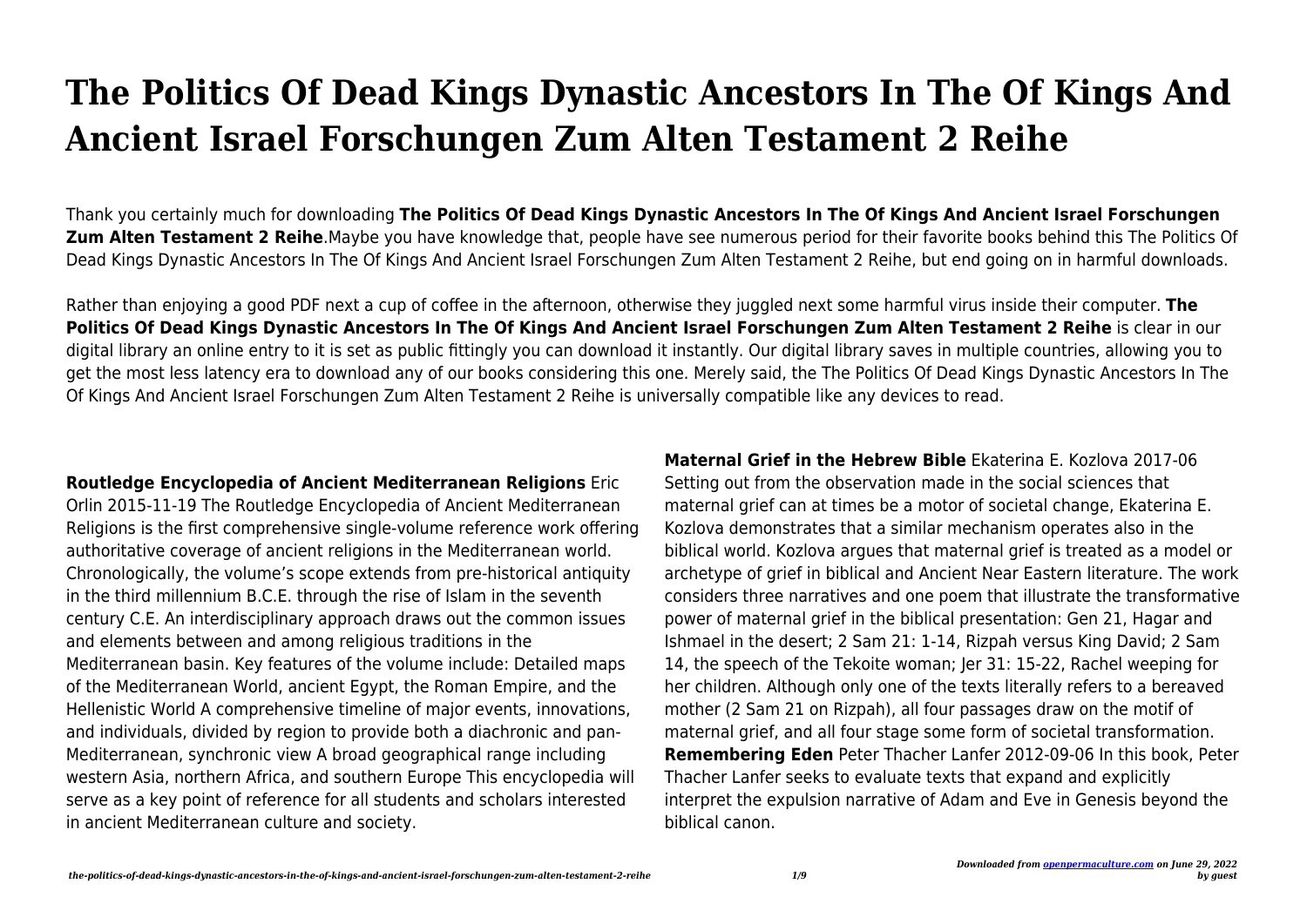**Israel's Eschatological Enemy** Timothy Allen Little 2020-05-01 Who is the king of Babylon in Isaiah 14? The early church sometimes identified him as Nebuchadnezzar, but most also saw a deeper meaning in Isa 14:12-14, believing this section referred to Satan. Many current scholars reject both views and offer a variety of alternatives. Little argues that "shining one" (Lucifer) in Isa 14:12 is the king of Babylon. This book analyzes the mashal (proverb) genre and argues that the Isa 14 mashal must be a real person, not a symbolic, ideal, eclectic, or representative king. Scholars have presented nine historic kings as the king of Babylon. Little compiles a list of fifteen criteria from Isa 13-14, evaluates these nine kings, and demonstrates that no historic king comes close to fulfilling the fifteen criteria. Instead, Little argues that the king of Babylon is Israel's eschatological enemy. Through the use of catchwords and temporal particles, he first demonstrates that the oracle is a unit. Then he proves that this Babylonian judgment is eschatological. All foreign languages have been translated, allowing the student of prophecy and theology to benefit from this work. Those interested in the mashal genre, Hebrew poetry, and Isaianic exegesis will also find this book stimulating. Judges Hermeneia Mark S. Smith 2021-11-23 This groundbreaking volume presents a new translation of the text and detailed interpretation of almost every word or phrase in the book of Judges, drawing from archaeology and iconography, textual versions, biblical parallels, and extrabiblical texts, many never noted before. Archaeology also serves to show how a story of the Iron II period employed visible ruins to narrate supposedly early events from the so-called "period of the Judges." The synchronic analysis for each unit sketches its characters and main themes, as well as other literary dynamics. The diachronic, redactional analysis shows the shifting settings of units as well as their development, commonly due to their inner-textual reception and reinterpretation. The result is a remarkably fresh historical-critical treatment of 1:1-10:5. Behind the Scenes of the Old Testament Jonathan S. Greer 2018-11-19 This authoritative volume brings together a team of world-class scholars to cover the full range of Old Testament backgrounds studies in a concise, up-to-date, and comprehensive manner. With expertise in various

subdisciplines of Old Testament backgrounds, the authors illuminate the cultural, social, and historical contexts of the world behind the Old Testament. They introduce readers to a wide range of background materials, covering history, geography, archaeology, and ancient Near Eastern textual and iconographic studies. Meant to be used alongside traditional literature-based canonical surveys, this one-stop introduction to Old Testament backgrounds fills a gap in typical introduction to the Bible courses. It contains over 100 illustrations, including photographs, line drawings, maps, charts, and tables, which will facilitate its use in the classroom.

**Pharaohs of the Bible (Mizraim to Shishak)** Eve Clarity 2012 Pharaohs of the Bible (Mizraim to Shishak) proves the Biblical history is accurate. It explains how over 200 pharaohs of the 1st - 17th dynasties reigned during only 600 years between Noah's flood and Joseph's famine. This breakthrough book intertwines the history of the Old Testament with the archaeological facts and events of Egypt, the Levant, and the cultures around the Mediterranean Sea. By correlating facts of famines in Egypt with the Bible, several major connections were made. For example, thirty huge temporary silos were constructed at Tell el-Daba (Avaris) soon after Ahmose I conquered it, connecting Ahmose I with Joseph's 7-year famine and the huge grain silos in Boeotia, Greece. Hundreds of black and white maps, charts, and pictures simplify the complexity and immensity of the data to enable readers to follow God's remarkable revelation of history. A Companion to Chinese Archaeology Anne P. Underhill 2013-02-26 A Companion to Chinese Archaeology is an unprecedented, newresource on the current state of archaeological research in one ofthe world's oldest civilizations. It presents a collection ofreadings from leading archaeologists in China and elsewhere thatprovide diverse interpretations about social and economicorganization during the Neolithic period and early BronzeAge. An unprecedented collection of original contributions frominternational scholars and collaborative archaeological teamsconducting research on the Chinese mainland and Taiwan Makes available for the first time in English the work ofleading archaeologists in China Provides a comprehensive view of research in key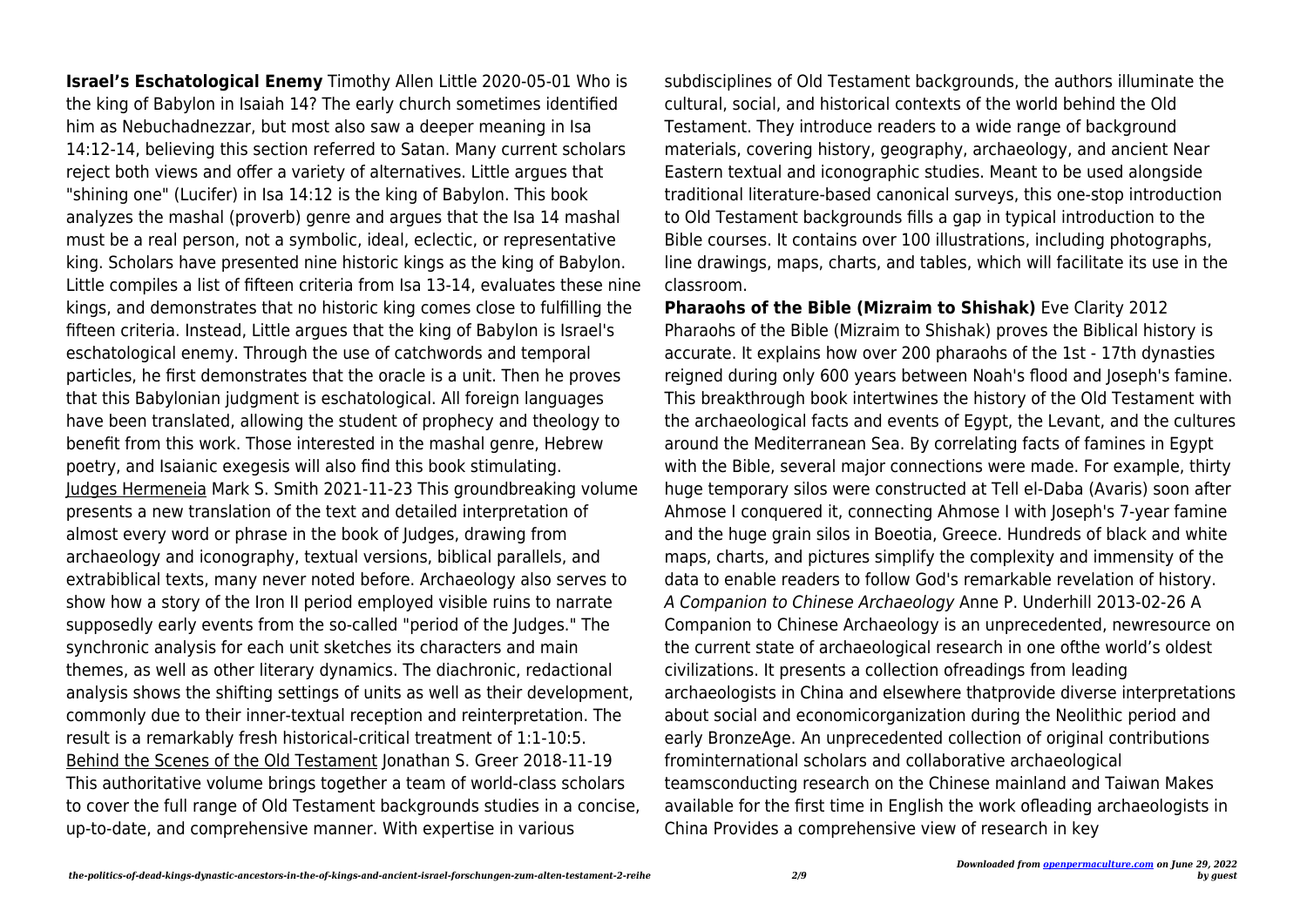geographicregions of China Offers diverse methodological and theoretical approaches tounderstanding China's past, beginning with the era ofestablished agricultural villages from c. 7000 B.C. through to theend of the Shang dynastic period in c. 1045 B.C.

Life and Mortality in Ugaritic Matthew McAffee 2019-12-11 While topics such as death, funerary cult, and the netherworld have received considerable scholarly attention in the context of the Ugaritic textual corpus, the related concept of life has been relatively neglected. Life and Mortality in Ugaritic takes as its premise that one cannot grasp the significance of mwt ("to die") without first having wrestled with the concept of ḥyy ("to live"). In this book, Matthew McAffee takes a lexical approach to the study of life and death in the Ugaritic textual corpus. He identifies and analyzes the Ugaritic terms most commonly used to talk about life and mortality in order to construct a more representative framework of the ancient perspective on these topics, and he concludes by synthesizing the results of this lexical study into a broader literary discussion that considers, among other things, the implications for our understanding of the first-millennium Katumuwa stele from Zincirli. McAffee's study complements previous scholarly work in this area, which has tended to rely on conceptual and theoretical treatment of mortality, and advances the discussion by providing a more focused lexical analysis of the Ugaritic terms in question. It will be of interest to Semitic scholars and those who study Ugaritic in particular, in addition to students of the culture of the ancient Levant.

**Formation and Intertextuality in Isaiah 24–27** J. Todd Hibbard 2013-10-30 Isaiah 24–27, the so-called Isaiah Apocalypse, is often regarded as one of the latest sections added to the book of Isaiah. The formation and interpretation of these chapters are widely recognized as important matters for understanding the compositional history of Isaiah, emerging religious thought in the Persian period, and scribal techniques for late biblical materials. The essays in this volume explore these and other important issues of Isaiah 24–27 in light of the abundant recent research on these chapters. In addition, this volume outlines new directions forward for research on these pivotal chapters and their place in Isaiah and the prophetic literature generally. The contributors are Micaël Bürki, Paul Kang-Kul Cho, Stephen L. Cook, Wilson de A. Cunha, Carol J. Dempsey, Janling Fu, Christopher B. Hays, J. Todd Hibbard, Hyun Chul Paul Kim, Beth Steiner, John T. Willis, Archibald L. H. M. van Wieringen, and Annemarieke van der Woude.

Defining Jewish Difference Beth A. Berkowitz 2012-03-19 This book traces the interpretive career of Leviticus 18:3, a verse that forbids Israel from imitating its neighbors. Beth A. Berkowitz shows that ancient, medieval and modern exegesis of this verse provides an essential backdrop for today's conversations about Jewish assimilation and minority identity more generally. The story of Jewishness that this book tells may surprise many modern readers for whom religious identity revolves around ritual and worship. In Leviticus 18:3's story of Jewishness, sexual practice and cultural habits instead loom large. The readings in this book are on a micro-level, but their implications are far-ranging: Berkowitz transforms both our notion of Bible-reading and our sense of how Jews have defined Jewishness.

A Political History of the Arameans K. Lawson Younger Jr. 2016-10-07 An up-to-date analysis of the history of the ancient Near East and the Arameans K. Lawson Younger Jr. presents a political history of the Arameans from their earliest origins to the demise of their independent entities. The book investigates their tribal structures, the development of their polities, and their interactions with other groups in the ancient Near East. Younger utilizes all of the available sources to develop a comprehensive picture of this complex, yet highly important, people whose influence and presence spanned the Fertile Cresent. Features: The best, recent understanding of tribal political structures, aspects of mobile pastoralism, and models of migration A regional rather than a monolithic approach to the rise of Aramean polities Thorough integration of the complex relationships and interactions of the Arameans with the Luwians, the Assyrians, the Israelites, and others Local Power Andrea Seri 2003

Feasting in the Archaeology and Texts of the Bible and the Ancient Near East Peter Altmann 2014-10-14 This volume brings together the work of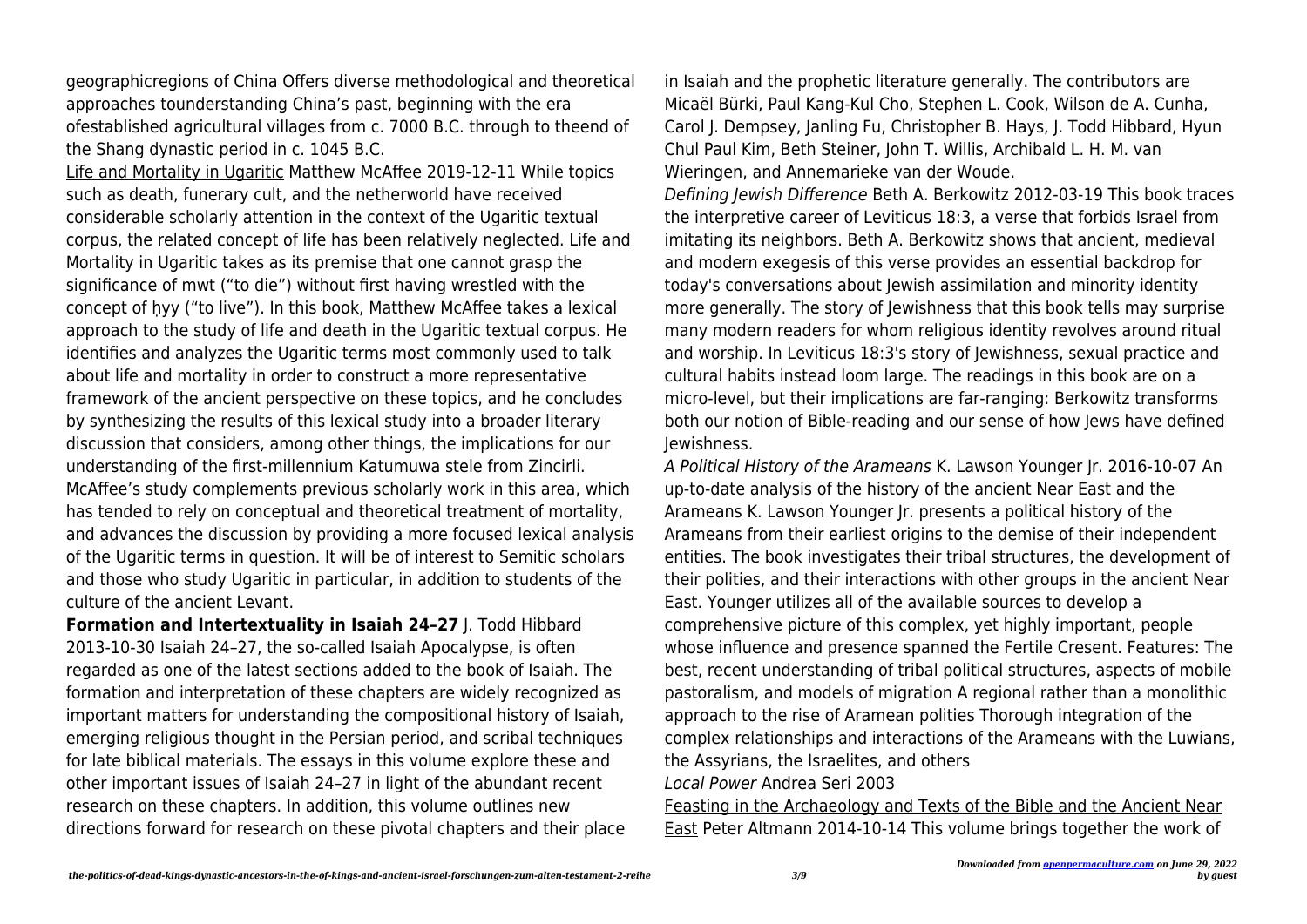scholars using various methodologies to investigate the prevalence, importance, and meanings of feasting and foodways in the texts and cultural-material environments of the Hebrew Bible and the ancient Near East. Thus, it serves as both an introduction to and explication of this emerging field. The offerings range from the third-millennium Early Dynastic period in Mesopotamia to the rise of a new cuisine in the Islamic period and transverse geographical locations such as southern Iraq, Syria, the Aegean, and especially the southern Levant. The strength of this collection lies in the many disciplines and methodologies that come together. Texts, pottery, faunal studies, iconography, and anthropological theory are all accorded a place at the table in locating the importance of feasting as a symbolic, social, and political practice. Various essays showcase both new archaeological methodologies—zooarchaeological bone analysis and spatial analysis—and classical methods such as iconographic studies, ceramic chronology, cultural anthropology, and composition-critical textual analysis.

**A King like All the Nations?** Manfred Oeming 2015 This book presents a plethora of perspectives on the phenomenon of kingship and state in the Bible and in history. Considered here are important parts of Old Testament literature, i.e. the Pentateuch, Deuteronomistic history, prophecy, and wisdom. Accordingly, the time span dealt with is quite broad, ranging from the pre-Monarchic era up until Hellenism. In addition, some contributions - reaching far beyond the boundary of the Old Testament - are presented, engaging thoroughly the archaeology of the "Holy Land," as well as the Ancient Near Eastern and Hellenistic context of the Old Testament. The Septuagint and the New Testament, repeatedly consulted in the book, turn attention to the questions of the history of reception. The book is based on an international symposium held in April 2014 in Prague. Of the 21 contributions, 15 are presented in English, while 6 more are in German language text. (Series: Contributions to Understanding the Bible / Beitrage zum Verstehen der Bibel - Vol. 28) [Subject: Religious Studies, Biblical Studies, History]

Language and Religion Robert Yelle 2019-02-19 This volume draws on an interdisciplinary team of authors to advance the study of the religious

dimensions of communication and the linguistic aspects of religion. Contributions cover: poetry, iconicity, and iconoclasm in religious language; semiotic ideologies in traditional religions and in secularism; and the role of materiality and writing in religious communication. This volume will provoke new approaches to language and religion. T&T Clark Handbook of Food in the Hebrew Bible and Ancient Israel Janling Fu 2021-11-04 Food and feasting are key themes in the Hebrew Bible and the culture it represents. The contributors to this handbook draw on a multitude of disciplines to offer an overview of food in the Hebrew Bible and ancient Israel. Archaeological materials from biblical lands, along with the recent interest in ethnographic data, a new focus in anthropology, and emerging technologies provide valuable information about ancient foodways. The contributors examine not only the textual materials of the Hebrew Bible and related epigraphic works, but also engage in a wider archaeological, environmental, and historical understanding of ancient Israel as it pertains to food. Divided into five parts, this handbook examines and considers environmental and socio-economic issues such as climate and trade, the production of raw materials, and the technology of harvesting and food processing. The cultural role of food and meals in festivals, holidays, and biblical regulations is also discussed, as is the way food and drink are treated in biblical texts, in related epigraphic materials, and in iconography.

**Thinking of Water in the Early Second Temple Period** Ehud Ben Zvi 2014-10-14 Water is a vital resource and is widely acknowledged as such. Thus it often serves as an ideological and linguistic symbol that stands for and evokes concepts central within a community. This volume explores 'thinking of water' and concepts expressed through references to water within the symbolic system of the late Persian/early Hellenistic period and as it does so it sheds light on the social mindscape of the early Second Temple community.

With the Loyal You Show Yourself Loyal T. M. Lemos 2021-03-15 Contributors to this volume come together to honor the lifetime of work of Saul M. Olyan, Samuel Ungerleider Jr. Professor of Judaic Studies and Professor of Religious Studies at Brown University. Essays by his students,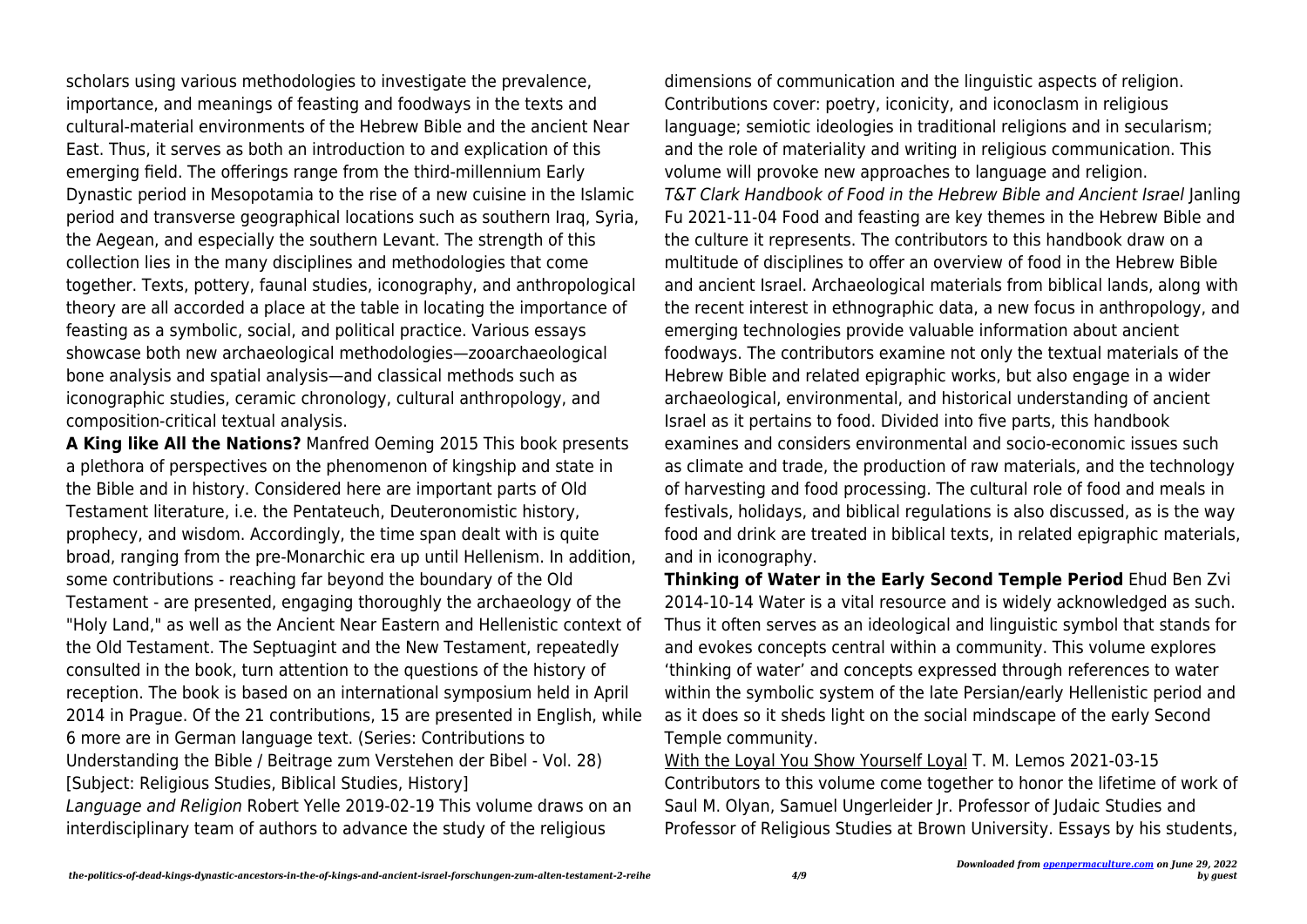colleagues, and friends focus on and engage with his work on relationships in the Hebrew Bible, from the marking of status in relationships of inequality, to human family, friend, and sexual relationships, to relationships between divine beings. Contributors include Susan Ackerman, Klaus-Peter Adam, Rainer Albertz, Andrea Allgood, Debra Scoggins Ballentine, Bob Becking, John J. Collins, Stephen L. Cook, Ronald Hendel, T. M. Lemos, Nathaniel B. Levtow, Carol Meyers, Susan Niditch, Brian Rainey, Thomas Römer, Jordan D. Rosenblum, Rüdiger Schmitt, Jennifer Elizabeth Singletary, Kerry M. Sonia, Karen B. Stern, Stanley Stowers, Andrew Tobolowsky, Karel van der Toorn, Emma Wasserman, and Steven Weitzman.

Judges 1 Mark S. Smith 2021-11-23 This groundbreaking volume presents a new translation of the text and detailed interpretation of almost every word or phrase in the book of Judges, drawing from archaeology and iconography, textual versions, biblical parallels, and extrabiblical texts, many never noted before. Archaeology also serves to show how a story of the Iron II period employed visible ruins to narrate supposedly early events from the so-called "period of the Judges." The synchronic analysis for each unit sketches its characters and main themes, as well as other literary dynamics. The diachronic, redactional analysis shows the shifting settings of units as well as their development, commonly due to their inner-textual reception and reinterpretation. The result is a remarkably fresh historical-critical treatment of 1:1-10:5.

The Dawn of Everything David Graeber 2021-11-09 INSTANT NEW YORK TIMES BESTSELLER A dramatically new understanding of human history, challenging our most fundamental assumptions about social evolution—from the development of agriculture and cities to the origins of the state, democracy, and inequality—and revealing new possibilities for human emancipation. For generations, our remote ancestors have been cast as primitive and childlike—either free and equal innocents, or thuggish and warlike. Civilization, we are told, could be achieved only by sacrificing those original freedoms or, alternatively, by taming our baser instincts. David Graeber and David Wengrow show how such theories first emerged in the eighteenth century as a conservative reaction to powerful

critiques of European society posed by Indigenous observers and intellectuals. Revisiting this encounter has startling implications for how we make sense of human history today, including the origins of farming, property, cities, democracy, slavery, and civilization itself. Drawing on pathbreaking research in archaeology and anthropology, the authors show how history becomes a far more interesting place once we learn to throw off our conceptual shackles and perceive what's really there. If humans did not spend 95 percent of their evolutionary past in tiny bands of hunter-gatherers, what were they doing all that time? If agriculture, and cities, did not mean a plunge into hierarchy and domination, then what kinds of social and economic organization did they lead to? The answers are often unexpected, and suggest that the course of human history may be less set in stone, and more full of playful, hopeful possibilities, than we tend to assume. The Dawn of Everything fundamentally transforms our understanding of the human past and offers a path toward imagining new forms of freedom, new ways of organizing society. This is a monumental book of formidable intellectual range, animated by curiosity, moral vision, and a faith in the power of direct action. Includes Black-and-White Illustrations

After the Invasion Keith Bodner 2015-07-30 In the wake of the Babylonian destruction of Jerusalem and the displacement of exile, there is a unique story that is told about the remnant left behind after the invasion. The narrative of Jeremiah 40—44 unfolds the challenges and crises of this community who remain in Judah as they negotiate their survival following the catastrophe of Jerusalem's fall. After the Invasion shares the often overlooked, but compelling story that emerges from the five later chapters of Jeremiah. Keith Bodner expertly reveals the assortment of personalities, geographic locations, shifts in point of view, temporal compression, and layers of irony. Primary focused on the narrative design of this text, Professor Bodner proves that these chapters form a creative and sophisticated narrative that make a rich, though perhaps underestimated, contribution to the book of Jeremiah as a whole. The Politics of Dead Kings Matthew J. Suriano 2010 Revised thesis (doctoral)--University of California, Los Angeles.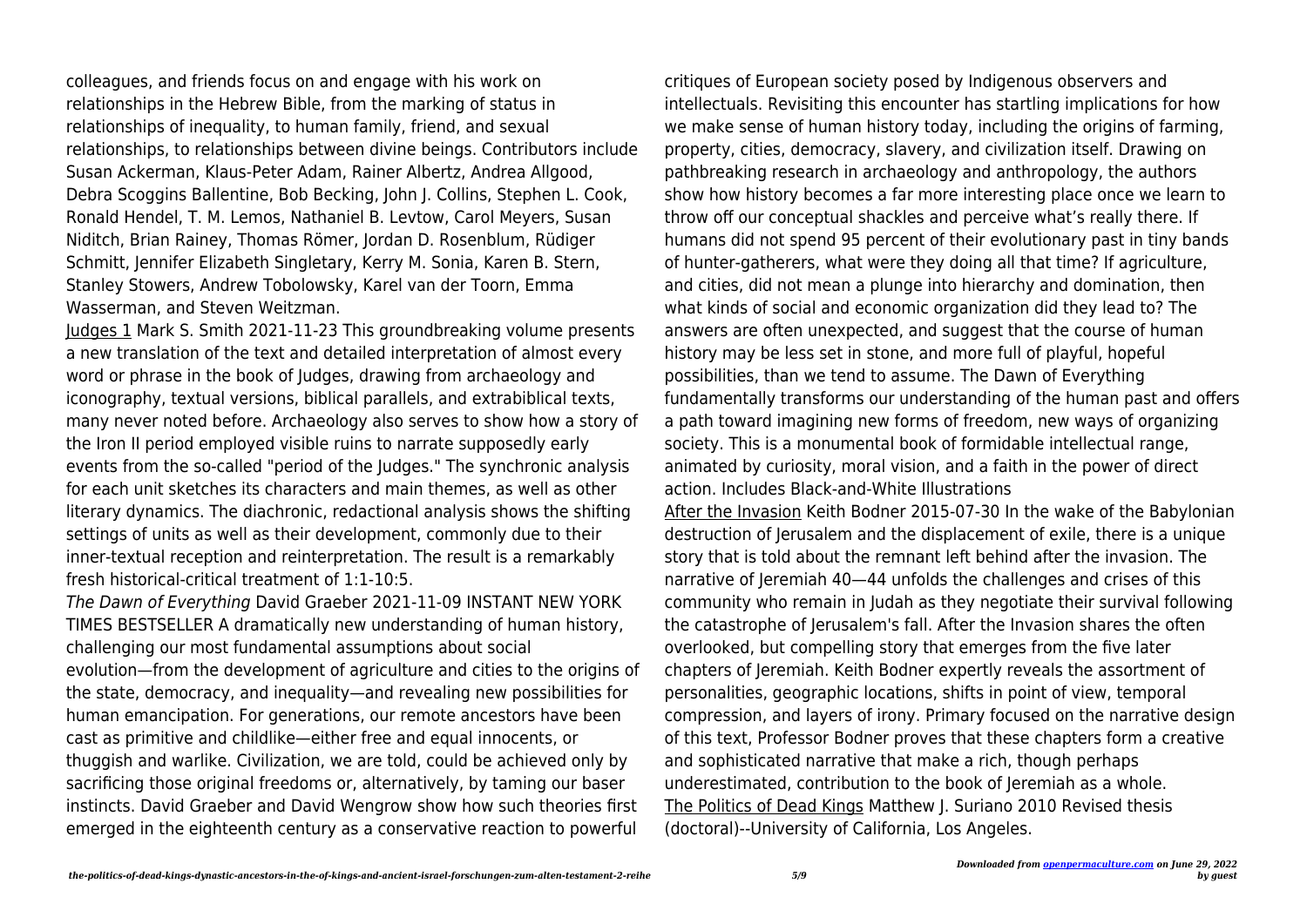Royal Apologetic in the Ancient Near East Andrew Knapp 2015-11-19 A fresh exploration of apologetic material that pushes beyond form criticism Andrew Knapp applies modern genre theory to seven ancient Near Eastern royal apologies that served to defend the legitimacy of kings who came to power under irregular circumstances. Knapp examines texts and inscriptions related to Telipinu, Hattusili III, David, Solomon, Hazael, Esarhaddon, and Nabonidus to identify transhistorical common issues that unite each discourse. Features: Compares Hittite, Israelite, Aramean, Assyrian, and Babylonian apologies Examination of apologetic as a mode instead of a genre Charts and illustrations

**David's Successors** Garrett Galvin 2016-10-06 David's Successors: Kingship in the Old Testament argues for a new reading of kingship in the Old Testament. Rather than presenting the kings as monsters—with the occasional angelic ruler—this study seeks a more nuanced version of kingship. This book considers the original concept and context of kingship before concentrating on five kings in particular: Jeroboam, Ahab, Hezekiah, Manasseh, and Josiah. Much contemporary scholarship is concerned with the reconceptualization and recontextualization of kingship that hearkens from a negative perspective on kingship, but this book will fully consider the positive and original vision of kingship. This book is ultimately rooted in a hopeful and joyful view of humanity as found in the Psalms, Sirach, and the Chronicles.

Royal Mounds of A'ali in Bahrain Steffen Terp Laursen 2017-12-21 The Royal Mounds of A'ali in Bahrain has long been shrouded in mystery and suspected to be the final resting place of the Bronze Age kings of Dilmun. Puzzled by their great size explorers and professional archaeologists have for hundreds of years attempted to penetrate their interior and wrestle secrets and treasures from the tombs. This book presents information from the early days of archaeological exploration at A'ali as well as new data from the joint Bahrain - Moesgaard Museum investigations 2010 -2016 directed by the author. The evidence from both old and new field explorations at A'ali are meticulously analyzed. The results are discussed with a strong focus on the royal cemetery as an institution, using a theoretical approach based on the anthropology and ethnography of

death rituals. Emphasis is also placed on developing an architectural typology and a radio-carbon based chronology of the royal tombs at A'ali. In this study, vast quantities of hitherto unpublished data from excavations in the burial mounds of Bahrain is integrated to allow a more informed and diachronic picture of the evolution in tomb architecture, death rituals and social organization in the Early Dilmun period, c. 2200-1700 BC. Philological evidence is presented which demonstrates that the entombed kings were of Amorite ancestry. The study reveals that the Amorite Dynasty buried at A'ali emerged with the formation of huge monumental tombs in a royal cemetery proper around 2000-1900 BC and lost its grip on power c. 1700 BC.

The Oxford Handbook of Biblical Law Pamela Barmash 2019-10-10 Major innovations have occurred in the study of biblical law in recent decades. The legal material of the Pentateuch has received new interest with detailed studies of specific biblical passages. The comparison of biblical practice to ancient Near Eastern customs has received a new impetus with the concentration on texts from actual ancient legal transactions. The Oxford Handbook of Biblical Law provides a state of the art analysis of the major questions, principles, and texts pertinent to biblical law. The thirty-three chapters, written by an international team of experts, deal with the concepts, significant texts, institutions, and procedures of biblical law; the intersection of law with religion, socio-economic circumstances, and politics; and the reinterpretation of biblical law in the emerging Jewish and Christian communities. The volume is intended to introduce nonspecialists to the field as well as to stimulate new thinking among scholars working in biblical law.

**Ancestor Worship and the Elite in Late Iron Age Scandinavia** Triin Laidoner 2020-02-18 Ancestor worship is often assumed by contemporary European audiences to be an outdated and primitive tradition with little relevance to our societies, past and present. This book questions that assumption and seeks to determine whether ancestor ideology was an integral part of religion in Viking Age and early medieval Scandinavia. The concept is examined from a broad socio-anthropological perspective, which is used to structure a set of case studies which analyse the cults of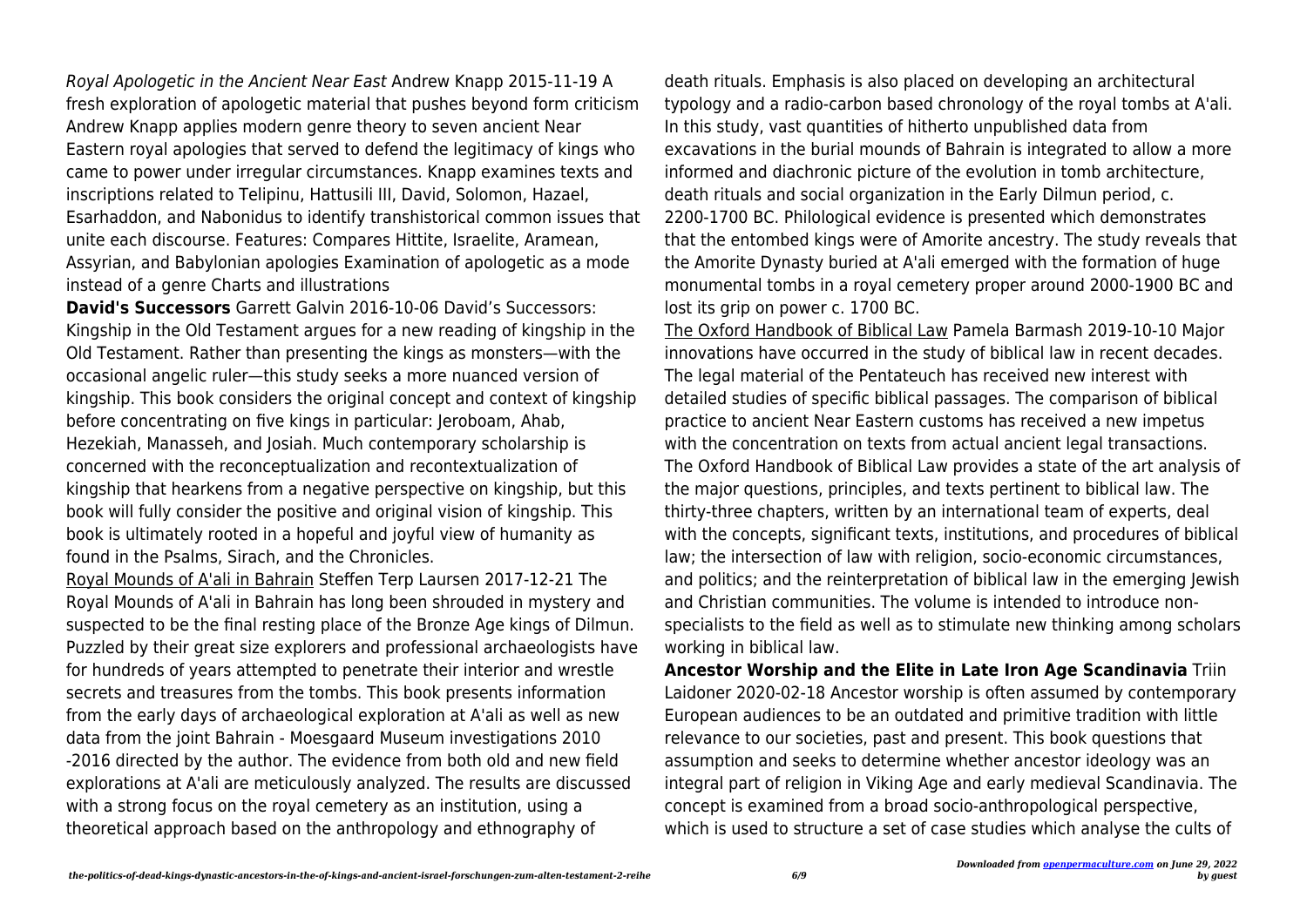specific individuals in Old Norse literature. The situation of gods in Old Norse religion has been almost exclusively addressed in isolation from these socio-anthropological perspectives. The public gravemound cults of deceased rulers are discussed conventionally as cases of sacral kingship, and, more recently, religious ruler ideology; both are seen as having divine associations in Old Norse scholarship. Building on the anthropological framework, this study introduces the concept of 'superior ancestors', employed in social anthropology to denote a form of political ancestor worship used to regulate social structure deliberately. It suggests that Old Norse ruler ideology was based on conventional and widely recognised religious practices revolving around kinship and ancestors and that the gods were perceived as human ancestors belonging to elite families.

The King and the Land Stephen C. Russell 2016-01-26 In The King and the Land, Stephen C. Russell offers a history of space and power in the biblical world by demonstrating how the monarchies in ancient Israel and Judah asserted their power over strategically important spaces such as privately-held lands, religious buildings,collectively-governed towns, and urban water systems. Case studies in the book treat Solomon's use of foreign architecture (1 Kings 5-8), David's dedication of land to Yahweh (2 Samuel 24), Jehu's decommissioning of Baal's temple (2 Kings 10), Absalom's navigation of the collective politics ofLevantine towns (2 Samuel 15), and Hezekiah's reshaping of the tunnels that supplied Jerusalem with water (2 Kings 20; 2 Chronicles 32). Steeped in archaeological and textual evidence, this book contextualizes Israelite and Judahite royal and tribal politics within broader patterns of ancient Near Eastern spatial power. By providing a historical investigation into the nature of power and physical space in the Iron Age Levant, thisbook also offers fresh literary readings of the biblical texts that anchor its theses. **Tribals, Empire and God** Zhodi Angami 2017-04-06 Tribal biblical interpretation is a developing area of study that is concerned with reading the Bible through the eyes of tribal people. While many studies of reading the Bible from the reader's social, cultural and historical location have been made in various parts of the world, no thorough study that offers a

coherent and substantive methodology for tribal biblical interpretation has been made. This book is the first comprehensive work that offers a description of tribal biblical interpretation and shows its application by making a lucid reading of Matthew's infancy narrative from a tribal reader's perspective. Using reader-response criticism as his primary method, Zhodi Angami brings his tribal context of North East India into conversation with Matthew's account of the birth of Jesus. Since tribal people of North East India see themselves as living under colonial rule, a tribal reader sees Matthew's text as a narrative that actively resists and subverts imperial rule. Likewise, the tribal experience of living at the margins inspires a tribal reader to look at the narrative from the underside, from the perspective of those who are sidelined, ignored, belittled or forgotten. Tribal biblical interpretation presented here follows a process of conversation between tribal worldview and Matthew's narrative. Such a method animates the text for the tribal reader and makes the biblical narrative not only more intelligible to the tribal reader but allows the text to speak directly to the tribal context. Ezekiel 38-48 Stephen L. Cook 2018-01-01 A fresh interpretation of the final major sections of the Hebrew book of Ezekiel, chapters 38-48 Stephen L. Cook offers an accessible translation and interpretation of the final sections of Ezekiel. These chapters, the most challenging texts of scripture, describe the end-time assault of Gog of Magog on Israel and provide an incredible visionary tour of God's utopian temple. Following the approach of Moshe Greenberg, the author of the preceding Anchor Yale Bible commentaries on Ezekiel, this volume grounds interpretation of the book in an intimate acquaintance with Ezekiel's source materials, its particular patterns of composition and rhetoric, and the general learned, priestly workings of the Ezekiel school. The commentary honors Greenberg's legacy by including insights from traditional Jewish commentators, such as Rashi, Kimhi, and Eliezer of Beaugency. In contrast to preceding commentaries, the book devotes special attention to the Zadokite idea of an indwelling, anthropomorphic "body" of God, and the enlivening effect on people and land of that indwelling. **Some Wine and Honey for Simon** A. Joseph Ferrara 2020-04-24 This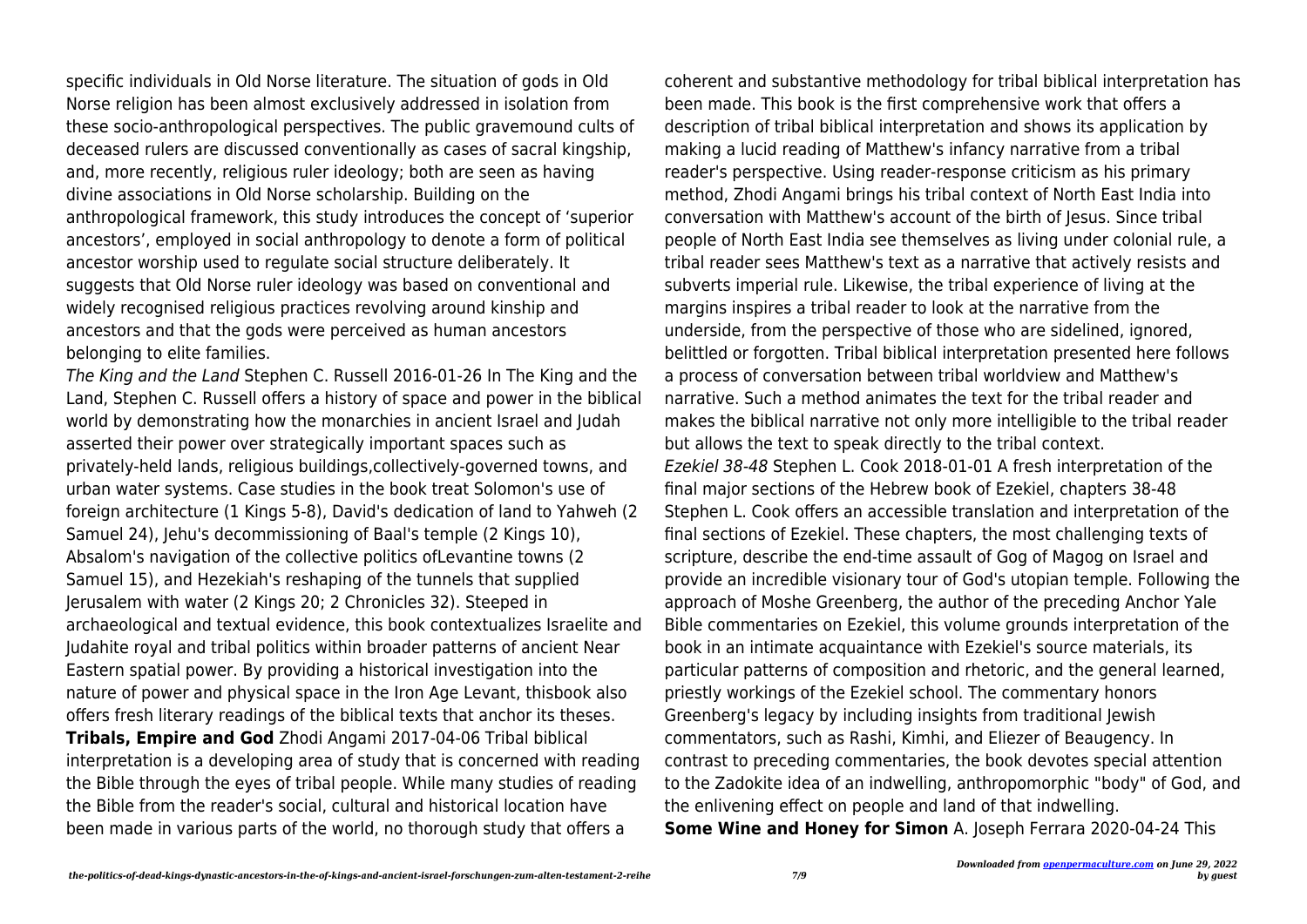volume celebrates the life and work of the late Simon B. Parker (1940-2006), the Harrell F. Beck Scholar of Hebrew Scripture at the School of Theology and Graduate School of Arts and Sciences at Boston University. Contributors Edward L. Greenstein Mark S. Smith Karel van der Toorn Steve A. Wiggins N. Wyatt Katheryn Pfisterer Darr David Marcus Herbert B. Huffmon Bernard F. Batto Tim Koch F. W. Dobbs-Allsopp Amy Limpitlaw

**A History of Death in the Hebrew Bible** Matthew J. Suriano 2018 The meaning of the afterlife in the Hebrew Bible/Old Testament is studied through the ideals of a good death, beginning with burial customs. This book uses burial remains from Iron Age Judah to shed important light on the images of death found in biblical literature.

**The Cambridge History of Ancient China** Michael Loewe 1999-03-13 The Cambridge History of Ancient China provides a survey of the institutional and cultural history of pre-imperial China.

Actes Du Neuvième Congrès International Des Égyptologues Jean Claude Goyon 2007

**Caring for the Dead in Ancient Israel** Kerry M. Sonia 2020-11-02 A new reconstruction of cultic practices surrounding death in ancient Israel In Caring for the Dead in Ancient Israel, Kerry M. Sonia examines the commemoration and care for the dead in ancient Israel against the broader cultural backdrop of West Asia. This cult of dead kin, often referred to as ancestor cult, comprised a range of ritual practices in which the living provided food and drink offerings, constructed commemorative monuments, invoked the names of the dead, and protected their remains. This ritual care negotiated the ongoing relationships between the living and the dead and, in so doing, helped construct social, political, and religious landscapes in relationship to the past. Sonia explores the nature of this cult of dead kin in ancient Israel, focusing on its role within the family and household as well as its relationship to Israel's national deity and the Jerusalem temple. Features: A reevaluation of whether burial and necromantic rituals were part of the cult of dead kin A portrait of the various roles Israelite women played in the cult of dead kin A reassessment of biblical writers' attitudes toward the cult of dead kin

Open-Mindedness in the Bible and Beyond Marjo Korpel 2015-06-18 The contributions to this volume reflect upon changing paradigms within biblical scholarship, and in how biblical scholarship is taught. Taken together, they offer a multifaceted and informative indication of how open-mindedness in one's approach can yield fascinating results across the study of the Old Testament/Hebrew Bible. The range in topic of the contributions is exemplified in the difference between the first chapter, which works from the personal anecdote of the changing opinion of its author to make a wider point about models for Pentateuchal formation, and the third chapter, which comments on the current state of the study of ancient Israel in universities today. Other contributions include; an essay on the subject of space as a social construct in Isaiah 24-27; civil courage and whether the Bible allows room for protest; the question of monotheism in Persian Judah; the historical Ezra, and the telling of the story of Joseph (Genesis 50: 15-21) in children's Bibles in the Netherlands. The contributors include Hugh Williamson, Ehud Ben Zvi, Rainer Albertz, Karel von der Toorn, and Christoph Uehlinger.

Deathless Hopes Alexander Massmann 2018-07 Questions of eternal life and a revolution of the human condition have been a continuing theme in many religions, notably in the Abrahamic faiths. In one way or another, "deathless hopes" continue to play a prominent role in today's public discourses. To understand the current significance of the issue, a thorough grasp of historical dynamics is required. This volume gives a representative overview of prominent traditions in the Hebrew Bible, Jewish Studies, contemporary ethics, theology, and anthropology, but also evaluates common questions afresh, suggesting new perspectives. The Rephaim Jonathan Yogev 2021-04-12 In this study, Jonathan Yogev analyzes every text that mentions the Rephaim, in order to determine their exact function and importance in societies of the ancient Levant. Ritual, Performance, and Politics in the Ancient Near East Lauren Ristvet 2014-12-11 In this book, Lauren Ristvet rethinks the narratives of state formation by investigating the interconnections between ritual, performance, and politics in the ancient Near East. She draws on a wide range of archaeological, iconographic, and cuneiform sources to show